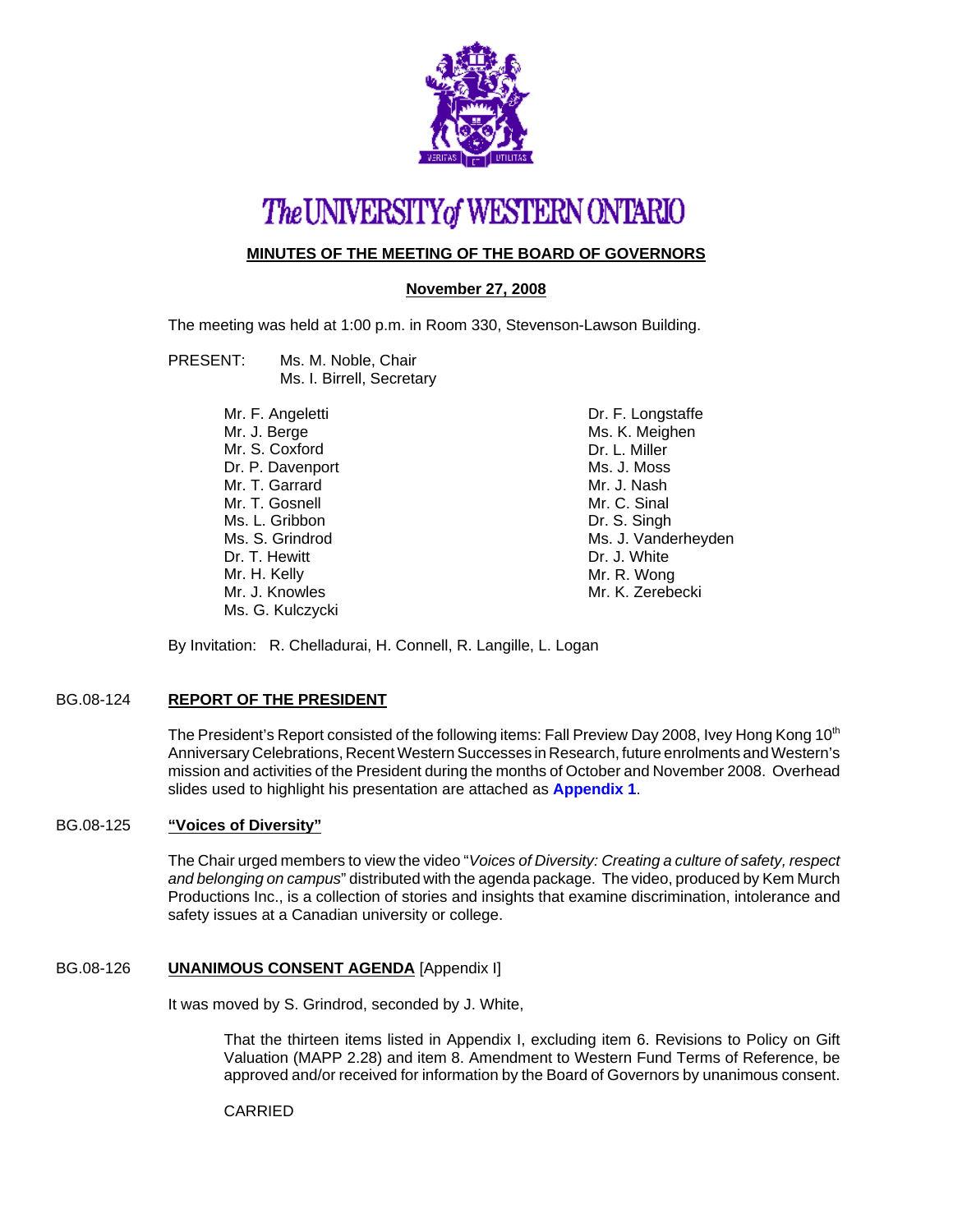## BG.08-127 **MINUTES OF THE PREVIOUS MEETING**

The minutes from the open session of the meeting of September 30, 2008 were approved as circulated.

## **REPORT OF THE PROPERTY & FINANCE COMMITTEE** [Appendix II]

#### BG.08-128 **Financial Update: Operating Budget Update and Planning Process for 2009-10 and 2010-11**

Ms. Kulczycki provided a financial update including the economic context and the operating budget and planning processes for 2009-10 and 2010-11. Overhead slides used to highlight the presentation are attached as **[Appendix 2](#page-7-0)**.

#### BG.08-129 **Information Items Reported by the Property & Finance Committee**

The Report of the Property & Finance Committee contained the following items that were received for information by unanimous consent:

- Faculty of Law Field Trip Fee
- MBA '80 Professorship in Entrepreneurship
- Scholarships/Awards/Prizes

## **SENIOR OPERATIONS COMMITTEE** [Appendix III]

## BG.08-130 **Review of the Code of Student Conduct**

It was moved by J. White, seconded by F. Angeletti,

That the Board of Governors approve that the following committee be struck to review the Code of Student Conduct:

A Dean or Associate Dean appointed by the President (Chair) Vice-Provost (Academic Programs & Students) [Registrar] (or designate) Associate Vice-President (Housing & Ancillary Services) (or designate) Chair, University Discipline Appeals Committee (or designate) President of the University Students' Council (or designate) President of the Society of Graduate Students (or designate) University Legal Counsel Associate Secretary of the Board of Governors

That the Review Committee report to the Board of Governors at its April 30, 2009 meeting.

#### **CARRIED**

The Secretary reported that Dean Brian Timney, Faculty of Social Science, had agreed to chair the review committee.

## BG.08-131 **Annual Report on the Code of Student Conduct**

The Board received for information the Annual Report on the Code of Student Conduct detailed in Appendix III, Annex 1.

#### **DEVELOPMENT & FUND RAISING COMMITTEE** [Appendix IV]

## BG.08-132 **Year End Results 2007-2008**

Mr. Garrard reported that as of April 30, 2008 the new gifts and pledges to the University totaled approximately \$62 million against the target of \$60 million.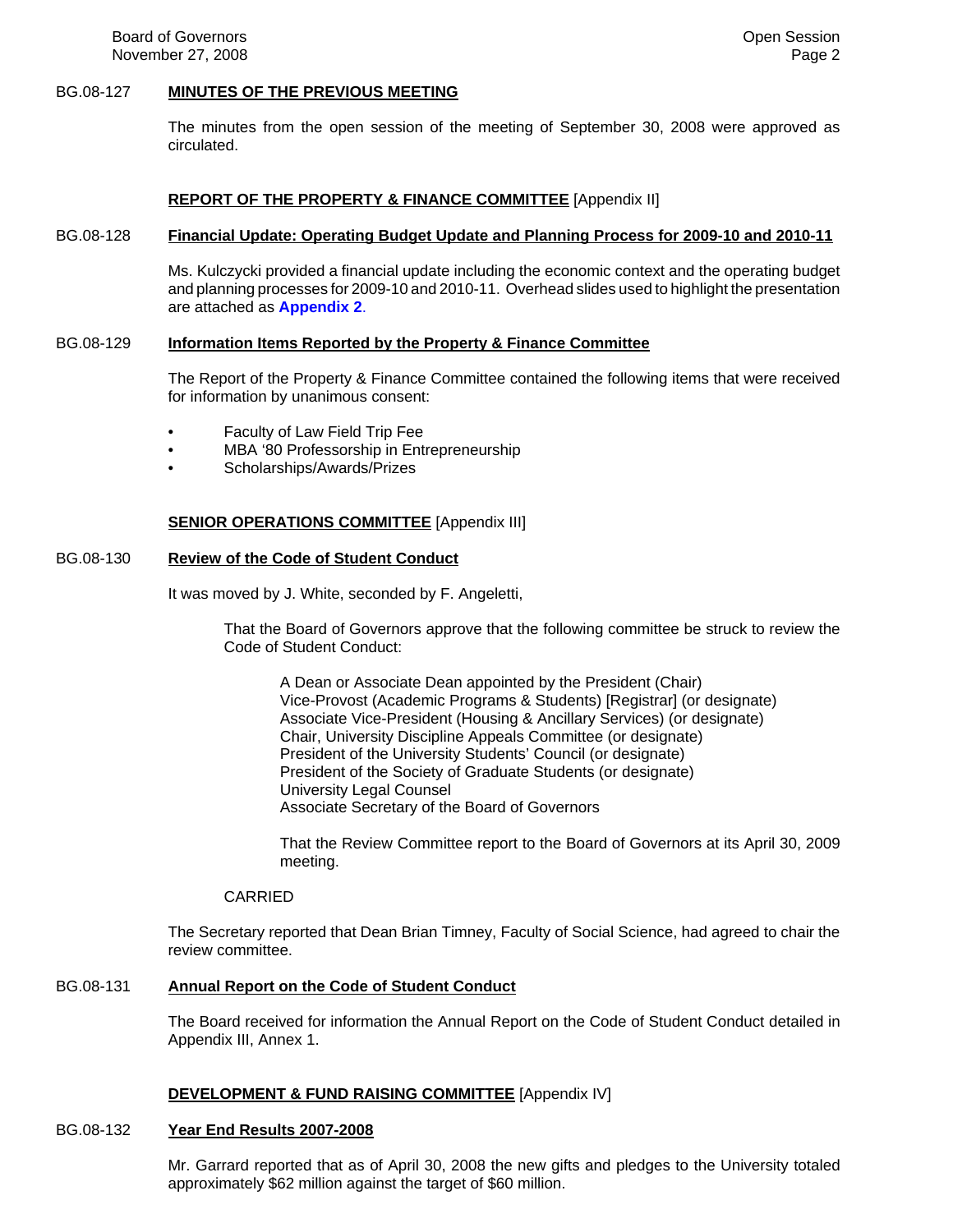To date confirmed new commitments amount to \$40 million against the \$60 million target with five months remaining for fund raising activities. Mr. Garrard noted that the fund raising world is very different due to the economic downturn and adjustments have been made to some fund raising targets until financial conditions improve. Western remains committed to the \$500 million target set for the new campaign, which runs between 2007 and 2014.

## BG.08-133 **Revision to MAPP 2.28 Gift Valuation**

Revision to MAPP 2.28 Gift Valuation, item 1 of the report, was withdrawn from the agenda.

## BG.08-134 **Revisions to The Western Fund Terms of Reference**

Revisions to The Western Fund Terms of Reference was withdrawn from the agenda.

## BG.08-135 **Information Items Reported by the Development & Fund Raising Committee**

The Report of the Development & Fund Raising Committee contained the following items that were received for information by unanimous consent:

- MAPP 2.27: Policy on Issuing Charitable Receipts to Fund Raising Events
- Year to Date Results as of October 31, 2008

## **AUDIT COMMITTEE** [Appendix V]

## BG.08-136 **Equity & Human Rights Services - Annual Report (May 2007 - April 2008)**

The Board was advised that the Annual Report of Equity & Human Rights Services (May 2007 - April 2008) is available at http://www.uwo.ca/equity/docs/ES\_report\_2008.pdf

## **ITEMS REFERRED BY SENATE** [Appendix VI]

#### BG.08-137 **Appointment Procedures for Senior Academic and Administrative Officers of the University**

## BG.08-137a **Amendment to Section M - Deans of Faculties**

It was moved by S. Grindrod, seconded by J. White,

That Section M.(e) of the Appointment Procedures for Senior Academic and Administrative Officers of the University be amended as follows:

M. DEANS OF FACULTIES

#### Composition of Selection Committee

A committee to select a Dean of a Faculty shall consist of:

- (a) the Provost & Vice-President (Academic), who shall be Chair
- (b) the Vice-President (Research & International Relations)
- (c) 5 persons, one of whom shall be an undergraduate student enrolled in the Faculty or a graduate student enrolled in a program housed in the relevant Faculty, elected by the Council of the Faculty concerned
- (d) 3 persons elected by Senate, who are not faculty, staff or students of the Faculty concerned, and only one of whom may be a Dean,
- (e) for Medicine & Dentistry, the President and Chief Executive Officer of the London Health Sciences Centre/St. Joseph's Health Care or designate, and one Robarts Scientist identified by the Robarts Scientists, *and one additional student and faculty member elected by the Council of the Schulich School of Medicine & Dentistry*
	- for Engineering, one member of the Advisory Council of Western Engineering, named by the Advisory Council;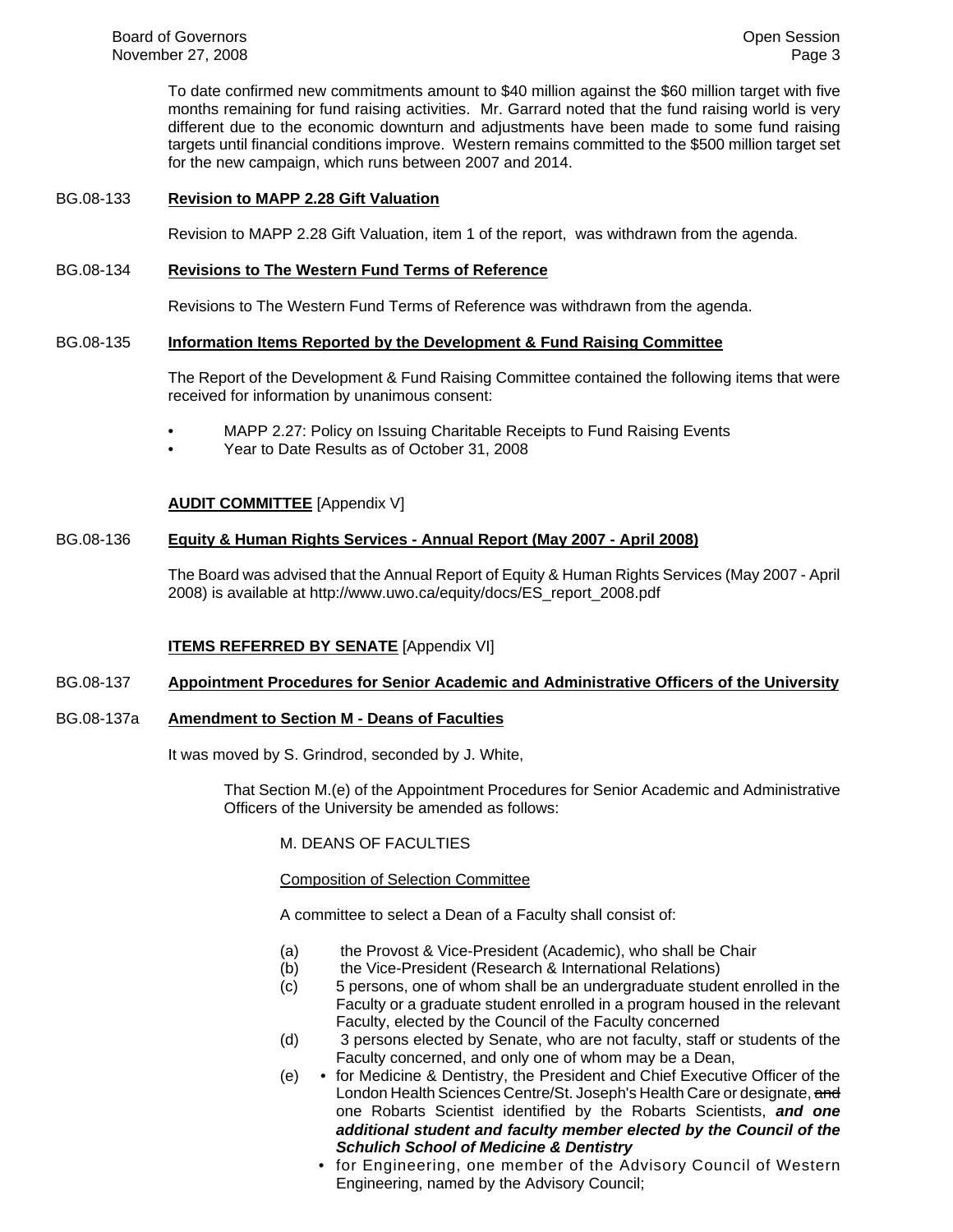- for Business, two members of the Ivey Advisory Board, named by the Advisory Board;
- for Law, one member of the Law Alumni Association, named by the Association.

CARRIED BY Unanimous Consent

## BG.08-137b **Amendment to Section P - University Librarian**

It was moved by S. Grindrod, seconded by J. White,

That Section P - University Librarian, of the Appointment Procedures for Senior Academic and Administrative Officers of the University be amended as follows:

## P. UNIVERSITY LIBRARIAN

Composition of Selection Committee

A committee to select a University Librarian*/conduct a five-year review of the Library* shall consist of:

- (a) the Provost & Vice-President (Academic), who shall be Chair
- (b) the Vice-President (Research & International Relations)
- (c) the Vice-Provost (Graduate & Postdoctoral Studies)
- (d) 2 *3* members of the full-time library staff, one of whom must be a professional librarian or archivist, elected by the full-time library staff
- (e) 2 *3* members of faculty and 1 student, elected by Senate

CARRIED By Unanimous Consent

#### BG.08-138 **Information Items Reported by Senate**

Appendix VI, Information Items Reported by Senate, contained the following items that were received for information by unanimous consent:

\_\_\_\_\_\_\_\_\_\_\_\_\_\_\_\_\_\_\_\_\_\_\_\_\_ \_\_\_\_\_\_\_\_\_\_\_\_\_\_\_\_\_\_\_\_\_\_\_\_\_

- Academic Administrative Appointments
- Report of the Academic Colleague (286<sup>th</sup> Meeting of COU)

The meeting adjourned to the confidential session.

M. Noble **I. Birrell** 

Chair **Secretary** Chair Secretary **Chair** Secretary **Secretary** Secretary **Secretary**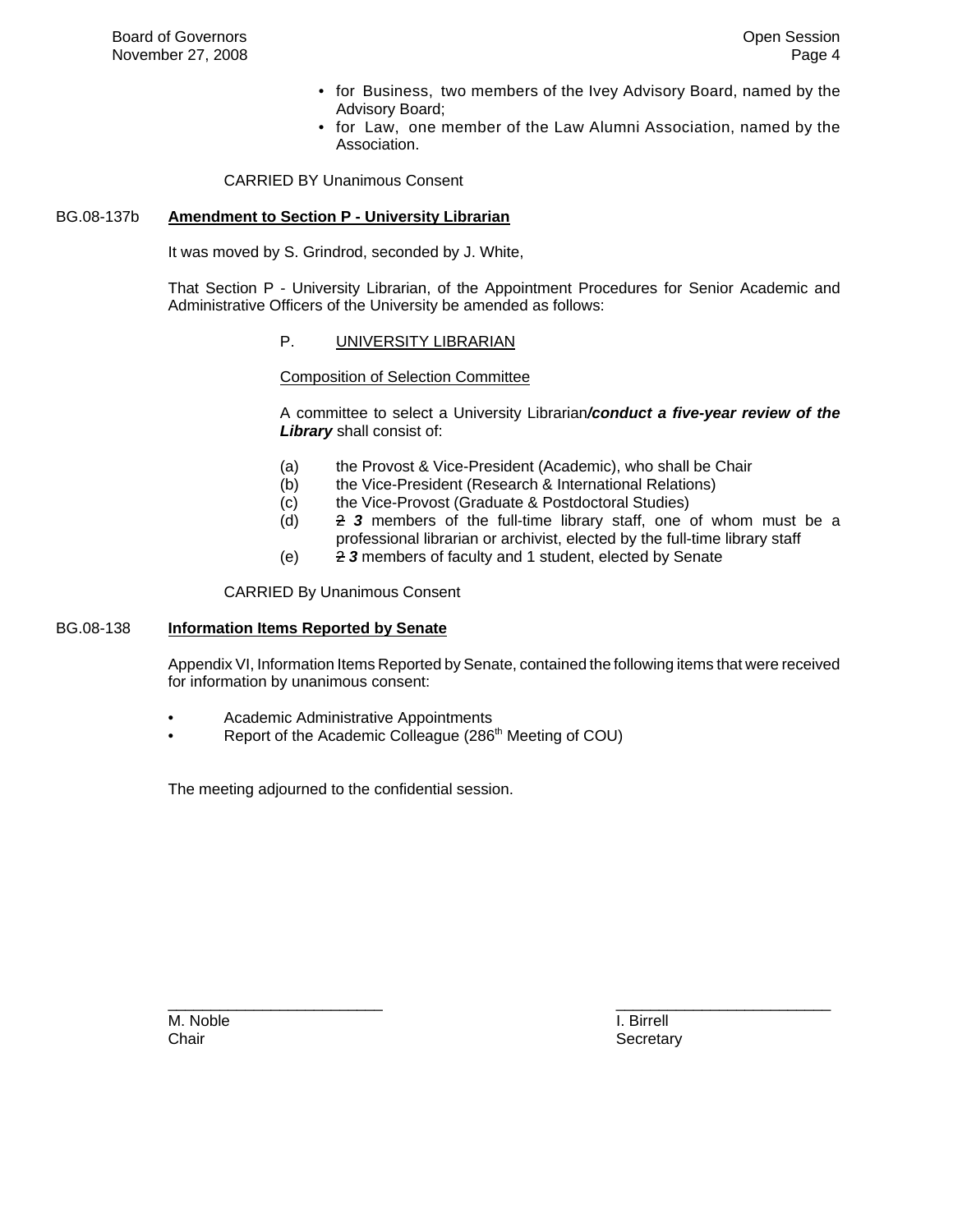Western

## <span id="page-4-0"></span>**Western's Mission and**

## **Future Enrolments**

**Dr. Paul Davenport Board of Governors Meeting November 27, 2008**



Western

## **Western provides the best student experience among Canada's leading research intensive universities.**

- Careful planning of undergraduate enrolment is fundamental to achieving our mission.
- Our target for first-year admissions of 4,350 was first set out in the 2001 Strategic Plan, and confirmed in the 2006 Strategic Plan.
- Our commitment may be tested during the coming difficult economic times.
- Admitting more undergraduates for budgetary reasons is a poor and ultimately self-defeating strategy for meeting fiscal constraints.

## **Why limit undergraduate admissions?**

- Current full-time undergraduate enrolment of 19,800 (24,930 with the Colleges) is large enough to ensure a wide diversity of academic programs and realize any economies of scale.
- To grow larger would threaten the best student experience, which requires a thriving campus community, with strong interaction among students, faculty and staff, a strong residence program, an attractive setting with green space, and convenient meeting places for intellectual exchange.
- A fixed total of 4,350 first-year admissions allows room for changes in disciplinary numbers as student and University priorities change.
- The best student experience means our core undergraduate commitment is to quality, not quantity.

## **Why Grow Graduate Studies?**

- Western needs more graduate students to fulfill its research intensive mission: our numbers are low relative to the research and scholarship of our faculty, and (given our total enrolment) relative to the G13 research universities. *If we grow our graduate programs we can make them stronger.*
- There is a strong demand from the growing number of university graduates in Canada for further study, and strong demand from international students.
- Canadian society needs more graduate degrees, as is evident in the income differentials for those with Canadian Master's and Doctorates documented by AUCC, and in the work of the Ontario Institute for Competitiveness and Prosperity.
- These issues are not new: our Strategic Plans of 1995, 2001, and 2006 all called for significant growth in graduate enrolment. West



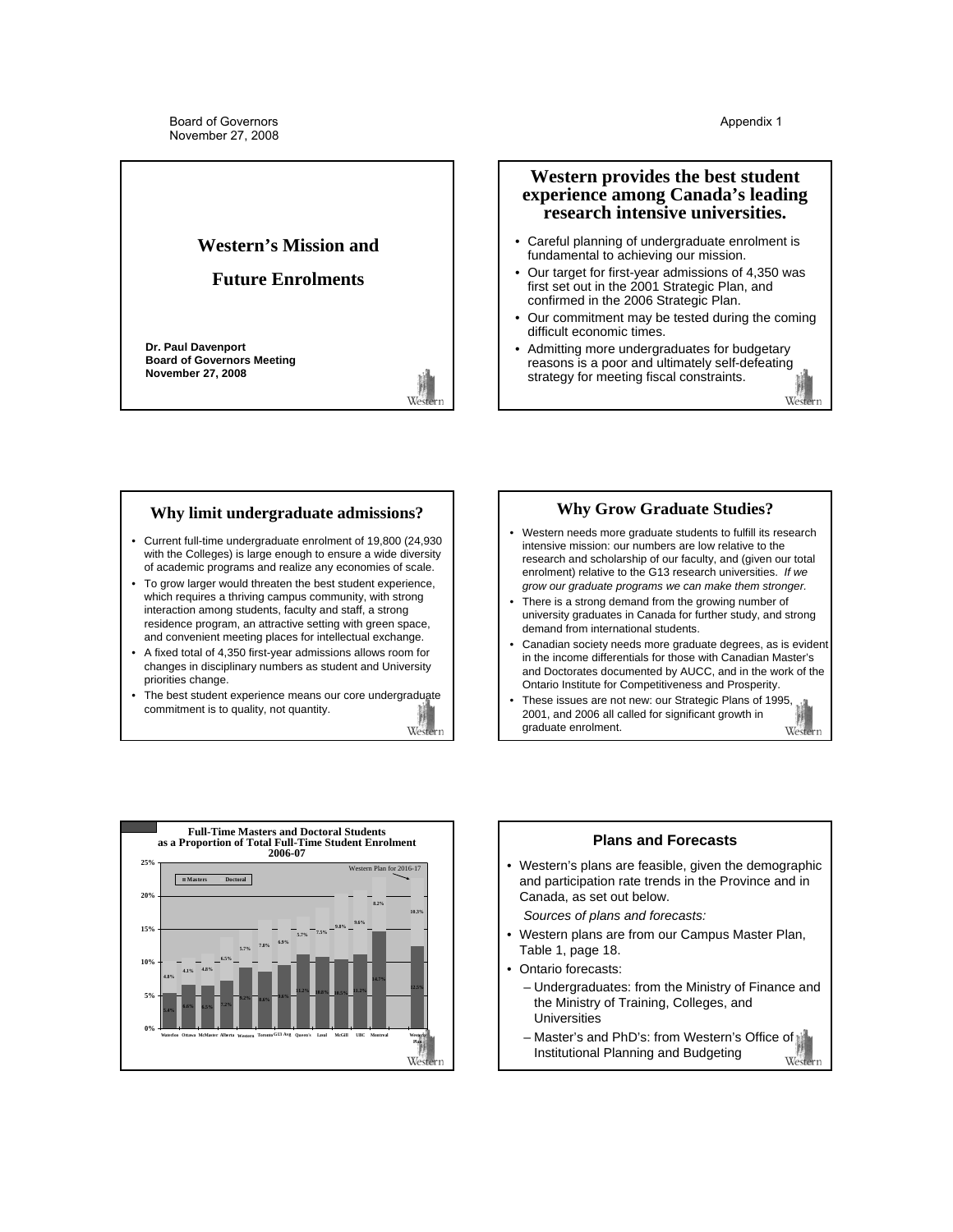Board of Governors November 27, 2008











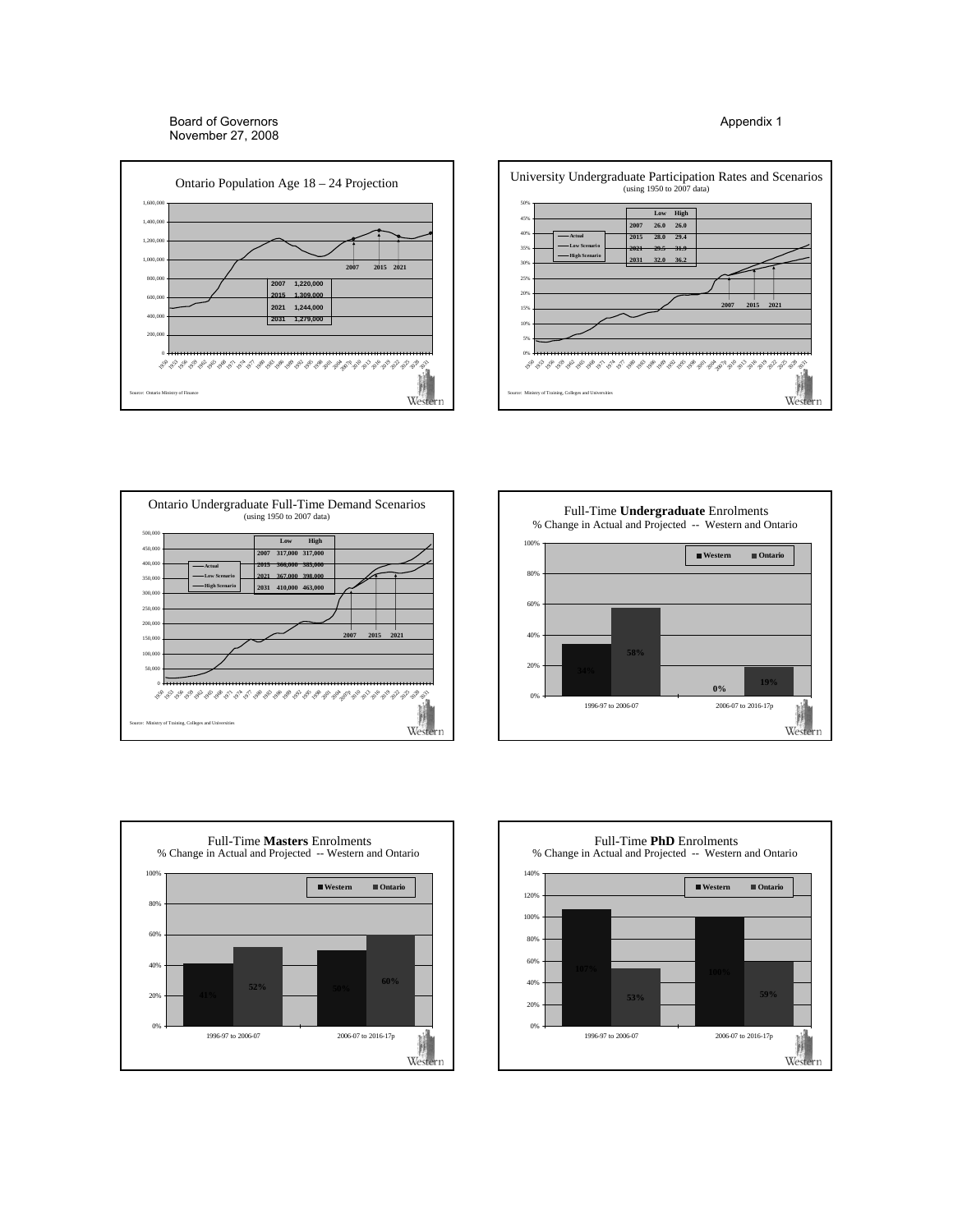

#### Appendix 1

## **The Western Plan is Feasible**

- We believe the forecasts for Ontario are conservative for all three degree levels (we have used the low forecast of undergraduate enrolment).
- Western's forecast growth in percentage terms is less than Ontario for undergraduate and Master's degrees, and for the total of weighted enrolment.
- Western's forecast for the percentage change in PhD's is significantly higher than that for Ontario; Western's actual for 1996-2006 was also higher.



## **The Western Plan Supports Our Mission**

- *The best student experience*:
	- We need to maintain our target entry of 4,350; to exceed it for budgetary reasons is to put at risk our student-faculty ratio, our quality, our residence availability, and our physical and social campus environment.
- *in a research-intensive university:*
	- Leadership in doctoral studies is a key element in our research performance and reputation, and will aid us in recruiting outstanding faculty who excel in scholarship/research. Western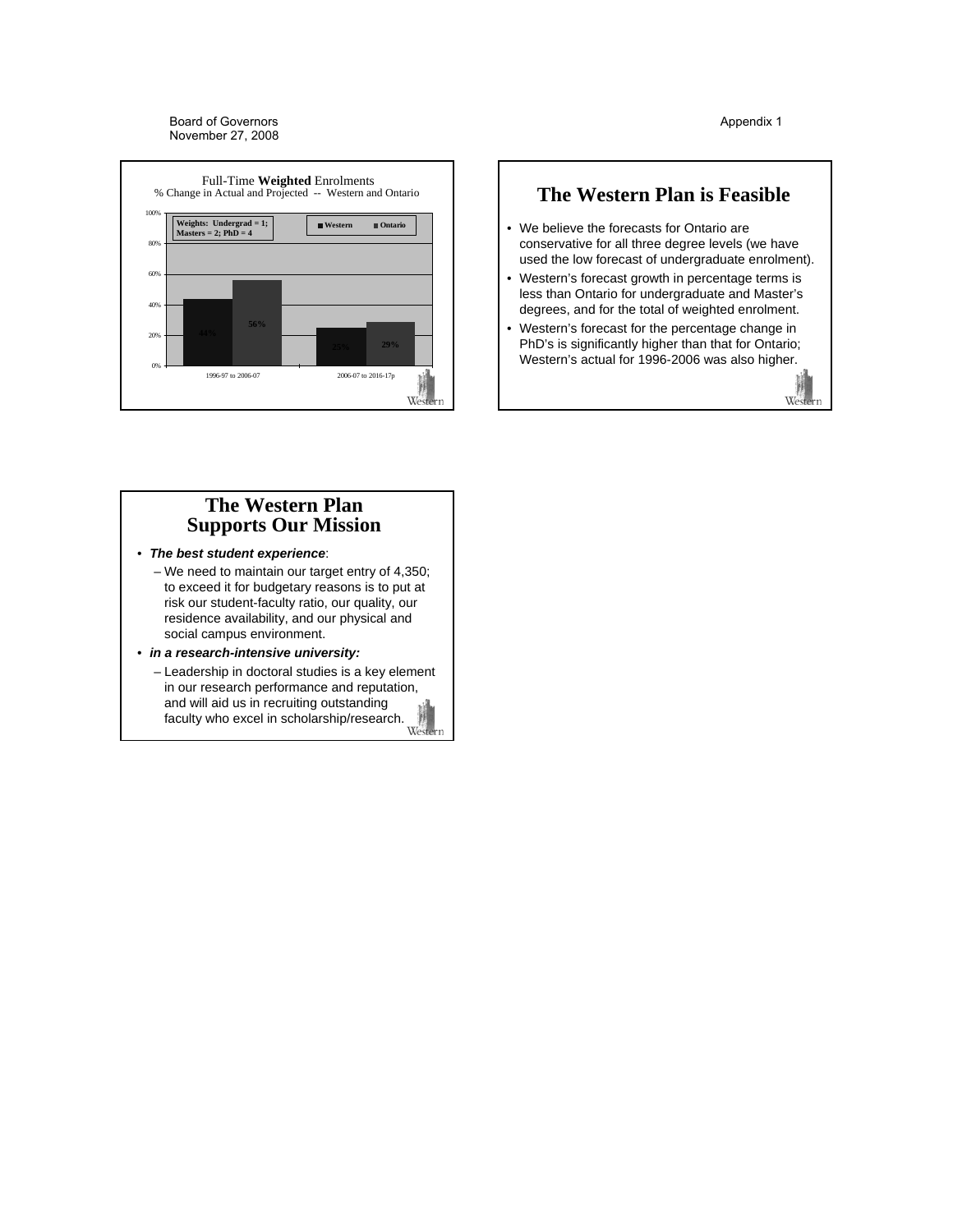Wes

Weste

Board of Governors November 27, 2008

## <span id="page-7-0"></span>The University of Western Ontario

Economic Context, Operating Budget Update, and Planning Process for 2009/10 and 2010/11

## **Board of Governors** November 27, 2008

Wes

 $W_{est}$ 

#### The University of Western Ontario

## Economic Context

- Provincial update based upon Minister of Finance's October 22nd statement
- Federal context: Speech from the Throne November 19th and subsequent comments from Prime Minister, Minister of Finance, and Federal Budget Officer

## The University of Western Ontario

Highlights of Provincial Minister's Statement on October 22, 2008

- Projected 2008 growth from 1.1 to 0.1%
- Revenues down by \$918 million
- Expenditures up by \$132 million – OHIP spending \$100 million – Policing \$31 million
- Reserve drawn down by \$550 million
- \$500 million Deficit

## The University of Western Ontario

## Highlights of Minister's Statement

- Some Program Cuts
	- Delayed Hiring of 9,000 Nurses: \$50 million
	- Delayed School Repairs: \$25 million
	- Restrictions on Civil Service Expenses: \$10 million
	- Social Venture Capital Fund: \$20 million
	- 50 Family Health Teams \$3 million

## The University of Western Ontario

## Cautionary Advice

"*Transfer payment funding will not be increasing in fiscal 2009-10 according to what was projected in the 2008 Budget last March. The government is confident that its transfer partners will work together with it to rise to the challenge of the current fiscal situation. "*

## The University of Western Ontario

## PSE *is* Identified as Part of the Long-Term Economic Plan

- "*The five-point economic plan invests in skills, infrastructure and innovation, while lowering business costs and building partnerships.*
- *Our Reaching Higher Plan for postsecondary education and investments in skills training means that 100,000 more Ontarians are being trained in colleges and universities — and 50,000 more are learning a trade."*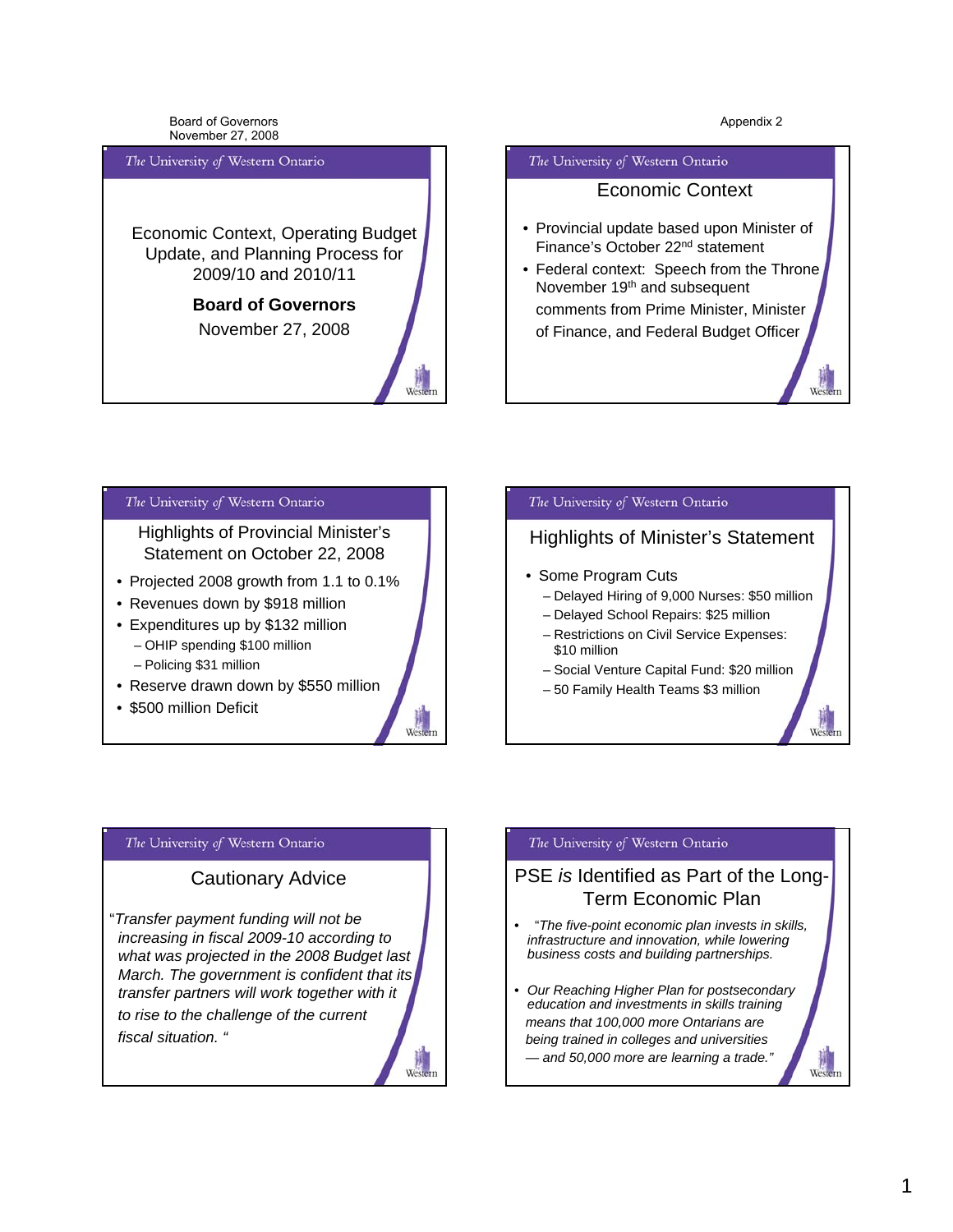Wes

 $W_{\text{ext}}$ 

Board of Governors November 27, 2008

#### The University of Western Ontario

## What is Likely to Happen with PSE in the Next Provincial Budget?

- All Ministries, including MTCU, will have to pull back on planned spending.
- It is unlikely that we will see investments in capital projects and facilities renewal.
- It is unlikely that graduate expansion will be at risk.
- Scheduled improvement in clinical education funding may be at risk of delay or reduction.
- There are currently certain funding envelopes in MTCU, e.g. skills development and student aid, that are undersubscribed.

#### The University of Western Ontario

Federal Update – Speech from the Throne November 19, 2008

- Acknowledge the possibility of a shortterm budget deficit; indicating structural deficits must never return
- Hard decisions to be made; grants, contributions and capital expenditures to be placed under the microscope of responsible spending

#### The University of Western Ontario

Federal Update – Speech from the Throne November 19, 2008

- Continuing support to student financial assistance; pledge to work with provinces to attract top international students
- Government to work with industry on advances in science and technology for business solutions; will invest in new world-class research facilities

#### The University of Western Ontario

## November 20 Official Reply from PM

- Government will conduct a thorough strategic review of all program spending to streamline operations and save money
- Government will make regional development funding available in high-unemployment Southern Ontario for the first time ever
- "We will undertake whatever short-term fiscal measures are necessary to be part of the global economic solution to a global economic problem."

#### The University of Western Ontario

## Other November 20 Federal Comments

- Projection of \$3.9B budget shortfall in 09/10 and \$1.4B the year after; Kevin Page, Budget Officer's report
- Basis of projection: 0.6% growth this year and 0.5% in 2009
- "We're hoping to move toward a continuing balanced budget …it may not be possible…" Federal Finance Minister



West

#### The University of Western Ontario

## Up Next …

- Federal Finance Minister's economic update on November 27
- "Finance Minister said there won't be any stimulus measures in his update -those will come later…"
- He indicated he is open to adding to \$33B of infrastructure funding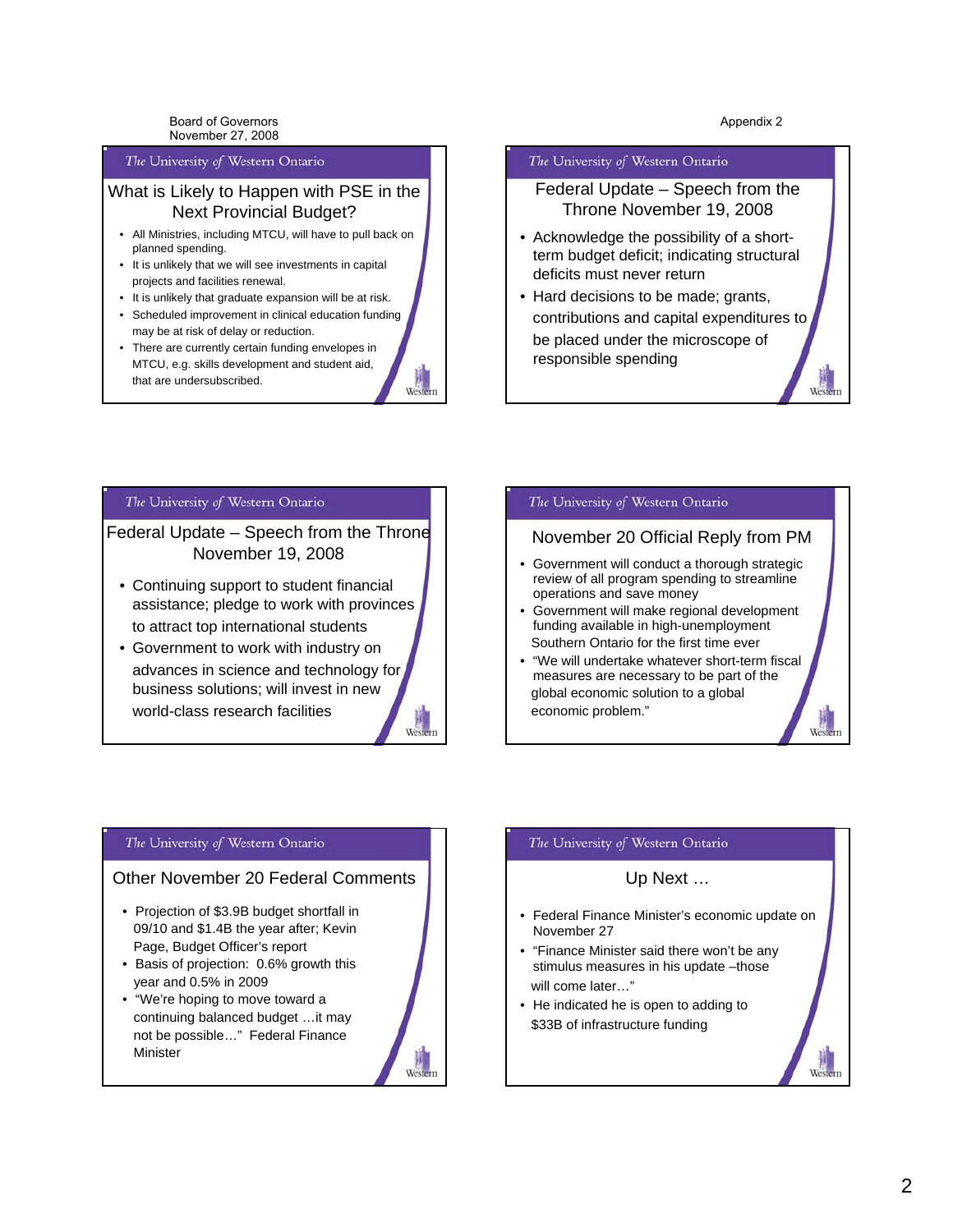Wes

West

Board of Governors November 27, 2008

#### The University of Western Ontario

## Our Own Budget: Context/Background

- We are currently in year 2 of our 4 year plan
- Revenue assumptions
	- Provincial government's Reaching Higher plan takes us to 2009/10 (3rd year)
- Tuition framework in place to 2009/10 (3rd year)
- Operating and capital budget tabled in April of 2008 included a substantial draw from investment income (totaling \$46.25M)





## The University of Western Ontario

## Context/Background

- 4-year expenditure plan (continued) – Corporate expenditures
	- Utilities, MMI transfer, library acquisitions, IT costs, FFICR and CRC transfer to capital
	- Major one-time expenditures
		- CFI Warchest \$6M in 2008-09 • To capital: \$12.2M in 2008-09; \$4.5M in
		- 2009-10; \$0.0M in 2010-11; \$3.0M from 2011-12 onward
	- Employee salaries and benefits

# The University of Western Ontario Reserves at Year-End 2007/08 • Operating reserve year ended April 30, 2008: \$26.2 M • Carryforward reserve year ended April 30, 2008: \$55.6 M

#### The University of Western Ontario

## Downturn in Equity Markets

- Current status of non-endowed funds: – Actual reserve at August 31, 2008 \$45.6M – Projected reserve at April 30, 2009 - \$ 3.5M
- Transfer of \$18.55M to the operating budget for 08-09 has been withdrawn in projecting the year end reserve balance
- Reserve assumes 0% gain or loss from November 21 to year end



## The University of Western Ontario

## Balancing the Budget in 08/09

- Budgetary adjustments to eliminate the gap (\$18.55M) in the current year:
- Temporarily withdraw \$6M from the CFI Warchest

– note: without limiting CFI initiatives

• Withdraw the transfer to capital --\$12.2M – Incorporating the need to stay within Board policy capital debt limits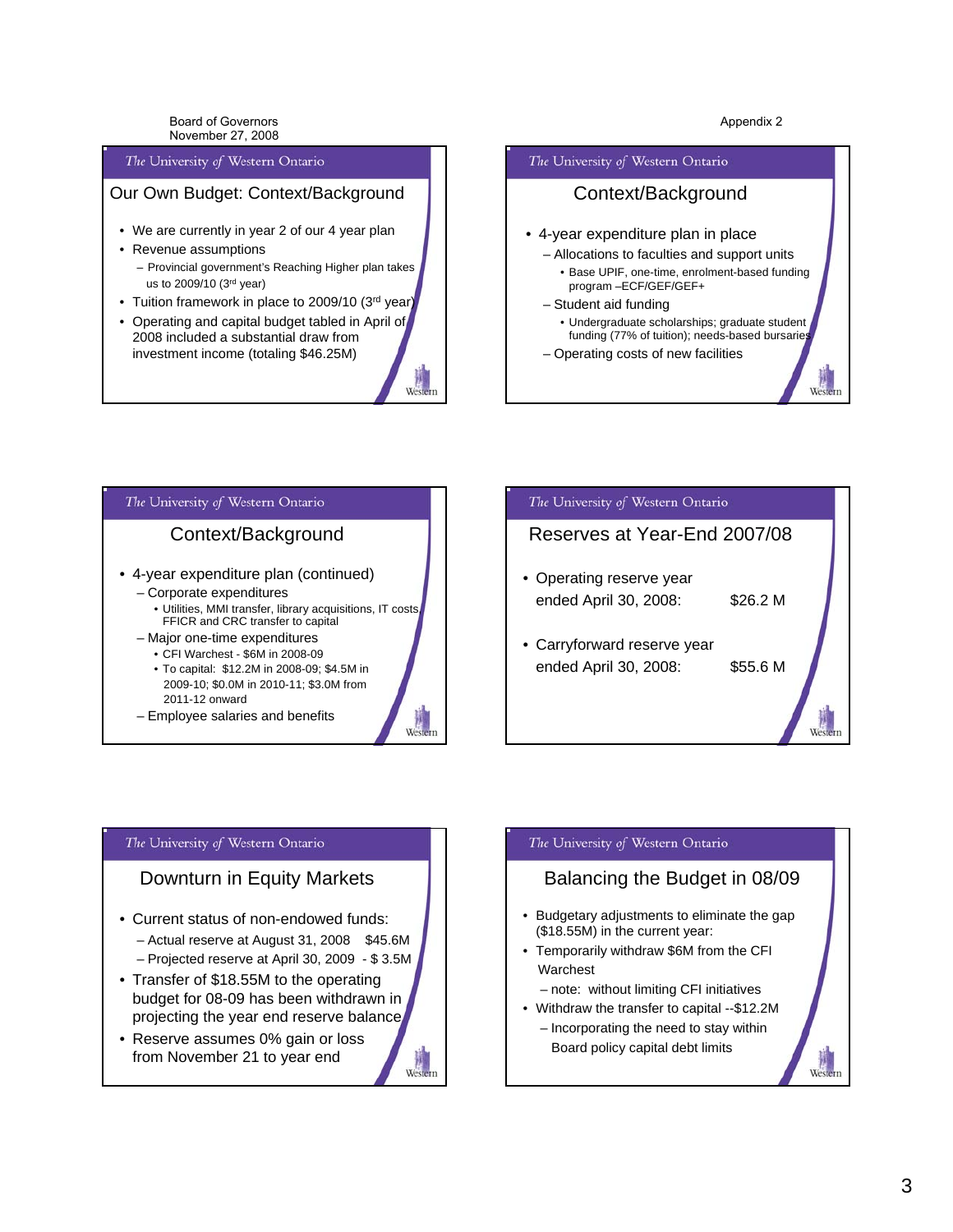Weste

Board of Governors November 27, 2008

#### The University of Western Ontario

## Impact to Major Capital Projects

- Project to modernize Physics & Astronomy **ON HOLD**
- Renovations to Stevenson-Lawson building and University Community Centre both approved at October Property & Finance Committee meeting **MUST PROCEED**

# Wes

#### The University of Western Ontario

## Our Endowments

- The downturn in equity markets has also had a direct impact on our endowments
- Current year (08/09) planned payouts at 4.5% have already been made
- "Under water" status at Nov. 21: \$22.8M
- We are examining options to deal with this



| Combined Total Fund Value Added - September 30, 2008 |             |             |                |             |             |                       |             |             |             |          |
|------------------------------------------------------|-------------|-------------|----------------|-------------|-------------|-----------------------|-------------|-------------|-------------|----------|
|                                                      | 1 Year      | 2 Years     | 3 Years        | 4 Years     | 5 Years     | 6 Years               | 7 years     | 8 Years     | 9 Years     | 10 Years |
| <b>IWO Annualized Returns</b>                        | $-10.4$     | $-0.3$      | 24             | 52          | 63          | 7.1                   | 52          | 35          | 49          | 57       |
| Policy Return (note 1)                               | $-11.0$     | $-1.1$      | 1.8            | 4.8         | 5.9         | 6.8                   | 5.0         | 2.5         | 4.2         | 5.3      |
| Value Added                                          | 0.5         | 0.8         | 0 <sup>6</sup> | 0.4         | 0.4         | 0.3                   | 0.2         | 1.0         | 0.7         | 0.4      |
|                                                      |             |             |                |             |             | Years Ending Sept. 30 |             |             |             |          |
|                                                      | 2008        | 2007        | 2006           | 2005        | 2004        | 2003                  | 2002        | 2001        | 2000        | 1999     |
| <b>INO Annual returns</b>                            | $-10.4$     | 11.0        | 81             | 14.0        | 10.5        | 11.4                  | $-5.5$      | $-8.0$      | 16.8        | 13.4     |
| Policy Return (note 1)                               | $-11.0$     | 9.8         | 7.8            | 14.2        | 10.3        | 11.9                  | $-5.3$      | $-13.7$     | 19.0        | 15.4     |
| bebbA eulsV                                          | 0.5         | 11          | 0.3            | 02          | 02          | $-0.6$                | $-02$       | 57          | .22         | $-1.9$   |
|                                                      |             |             |                |             |             |                       |             |             |             |          |
| Policy Mix (End of Year):                            | 20%         | 20%         | 20%            |             | 20%         | 20%                   |             | 20%         |             |          |
| S&P/TSX Composite (Canada)                           |             | 5%          | 10%            | 20%<br>10%  | 20%         |                       | 20%<br>20%  | 20%         | 20%<br>20%  | 26%      |
| S&P 500 (U.S.)                                       | 5%          |             |                |             |             | 20%                   |             |             |             | 20%      |
| S&P 500 Synthetic Hedged (U.S.)                      | 10%<br>5%   | 10%<br>5%   | 10%<br>5%      | 10%<br>5%   | O%<br>5%    | O%<br>5%              | O%<br>5%    | O%<br>5%    | O%<br>5%    | 0%       |
| S&P 400 (U.S.) Hedged                                | 10%         | 10%         | 10%            | 10%         |             |                       | 10%         | 10%         | 10%         | 29       |
| MSCI EAFE (Non North American)                       |             |             |                |             | 10%         | 10%                   |             |             |             |          |
| <b>MSCI EAFE Hedged</b>                              | 10%         | 10%         | 5%             | 5%          | 5%          | 5%                    | 5%          | 5%          | 5%          |          |
| <b>Total Equity</b>                                  | 60%         | 60%         | 60%            | 60%         | 60%         | 60%                   | 60%         | 60%         | 60%         |          |
| SC Universe (Bonds) (note 2)                         | 40%<br>100% | 40%<br>100% | 40%<br>100%    | 40%<br>100% | 40%<br>100% | 40%<br>100%           | 40%<br>100% | 40%<br>100% | 40%<br>100% | DO%      |



#### The University of Western Ontario

## Planning Process for 09/10 and 10/11

- We are assuming investment income transfers to the operating budget (\$11.35M in 09/10 and \$16.35M in 2010/11) will no longer be possible
- We have adjusted fundraising targets for capital projects downward by \$6.6M
- Economic difficulties in Ontario will almost certainly constrain provincial revenues, but impact to universities not yet clear